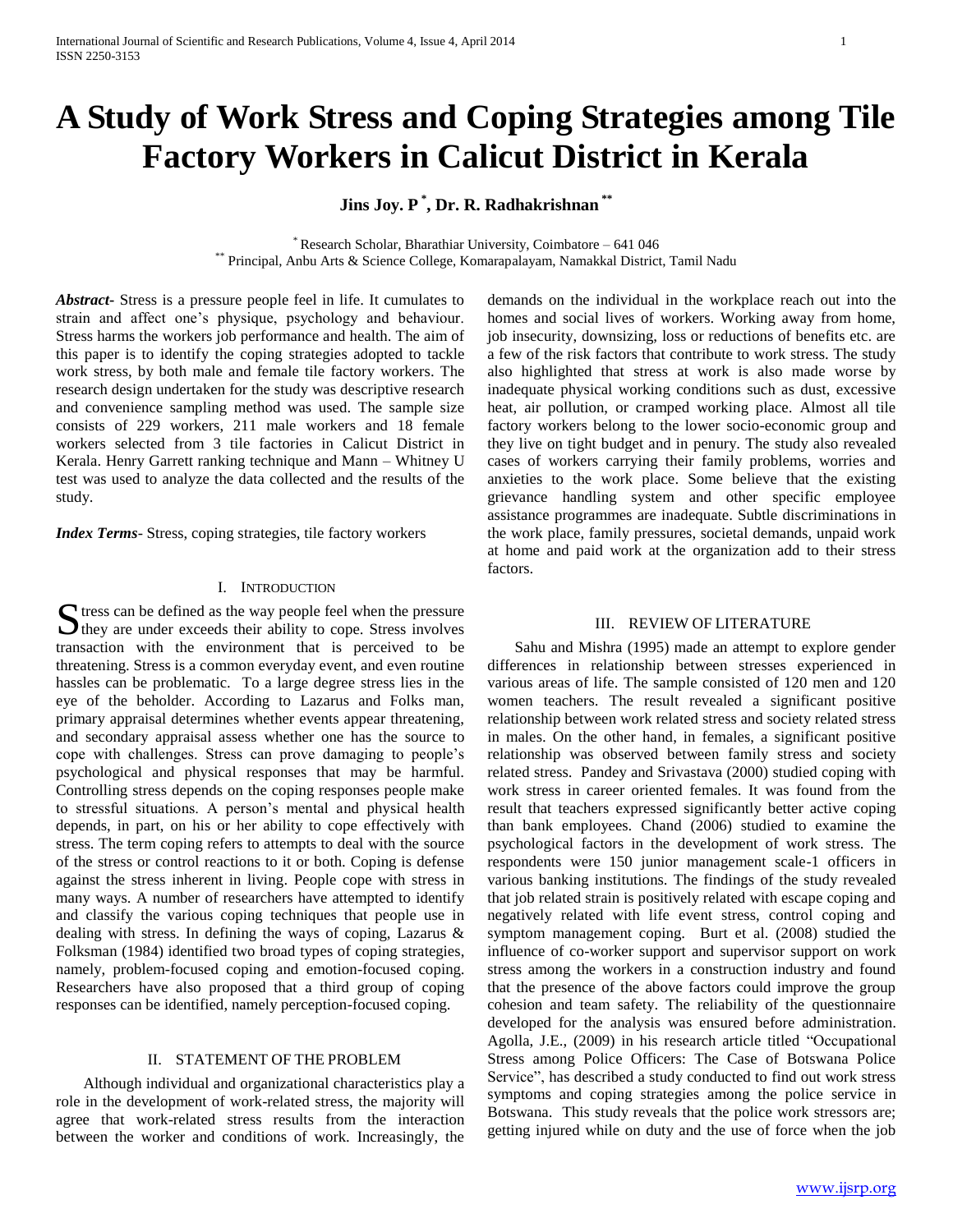demands to do so, etc. The coping strategies were identified as exercising, socializing, healthy eating or diets, career planning and employee training. Hess et al (2010) studied the effect of different kinds of lifting tools and handling wooden boards on back and concluded that lifting wooden boards by two people using j-handle reduces the risk of backache and this point indicates that ergonomic designing of load-lifting tools and manual material handling has an important role in reducing musculoskeletal risks especially backache risk. The study by Verbeek (2011) et.al also showed the preventive influence of education on back pains caused by manual material handling. Multi-component intervention such as purchasing elevator and appropriate transportation equipment for the purpose of reducing biomechanical incidents and conducting educational programs towards correct handling of load and right application of the equipment together will decrease musculoskeletal damages significantly.

## IV. OBJECTIVES OF THE STUDY

1. To identify the coping strategies adopted to tackle work stress, by both male and female tile factory workers.

2. To suggest better strategies to overcome work stress among tile factory workers.

## **RESEARCH METHODOLOGY**

 Descriptive research design has been used. Also called as ex post facto research, this design helps the researcher to report facts and figures as it is.

## **SAMPLE SIZE & SAMPLING METHOD**

 The sample size consists of 229 respondents, 211 male workers and 18 female workers selected from 3 tile factories in Calicut District. Convenience sampling method under Non-Probability sampling was employed in selecting the sample.

## **DATA COLLECTION METHODS**

 The present study covers both primary as well as secondary data.

#### **A) PRIMARY DATA**

 For the study both primary as well as secondary information were collected. Interview schedule method was used to collect the primary data. To collect in-depth information observation and guidance methods also were employed.

#### **B) SECONDARY DATA**

 Secondary data were collected from organizations' records, documents, 'website', company's annual reports, muster roll, brochure, Journals, various publications of the State planning Board, Factories and boilers inspector office etc.

### **TOOLS FOR ANALYSIS**

 Data collected through Research Schedule were presented in a master table. From the master table sub tables were prepared. In order to do analysis and interpretation of the data simple statistical tools like Henry Garrett Ranking Technique and Mann – Whitney U test are used. Analysis was done using (PAST 3.01 University of Oslo & SPSS 20). The following formula can be used for calculating the Henry Garrett Ranking Technique.

Henry Garrett Ranking Technique = 100(Rij-0.5) Nj

Where, Rij is Rank given for ith item jth individual Nj is Number of items ranked by jth individual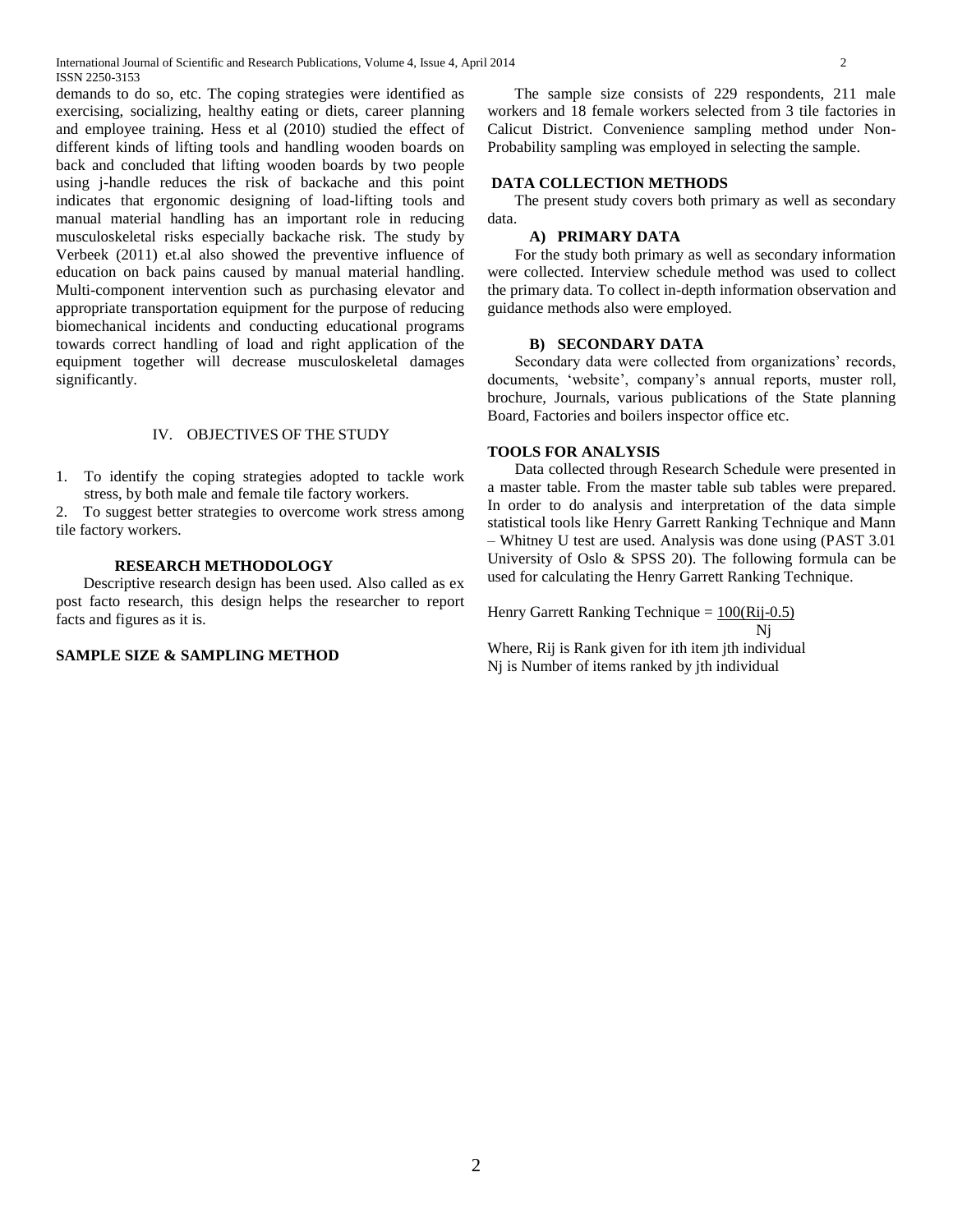International Journal of Scientific and Research Publications, Volume 4, Issue 4, April 2014 3

ISSN 2250-3153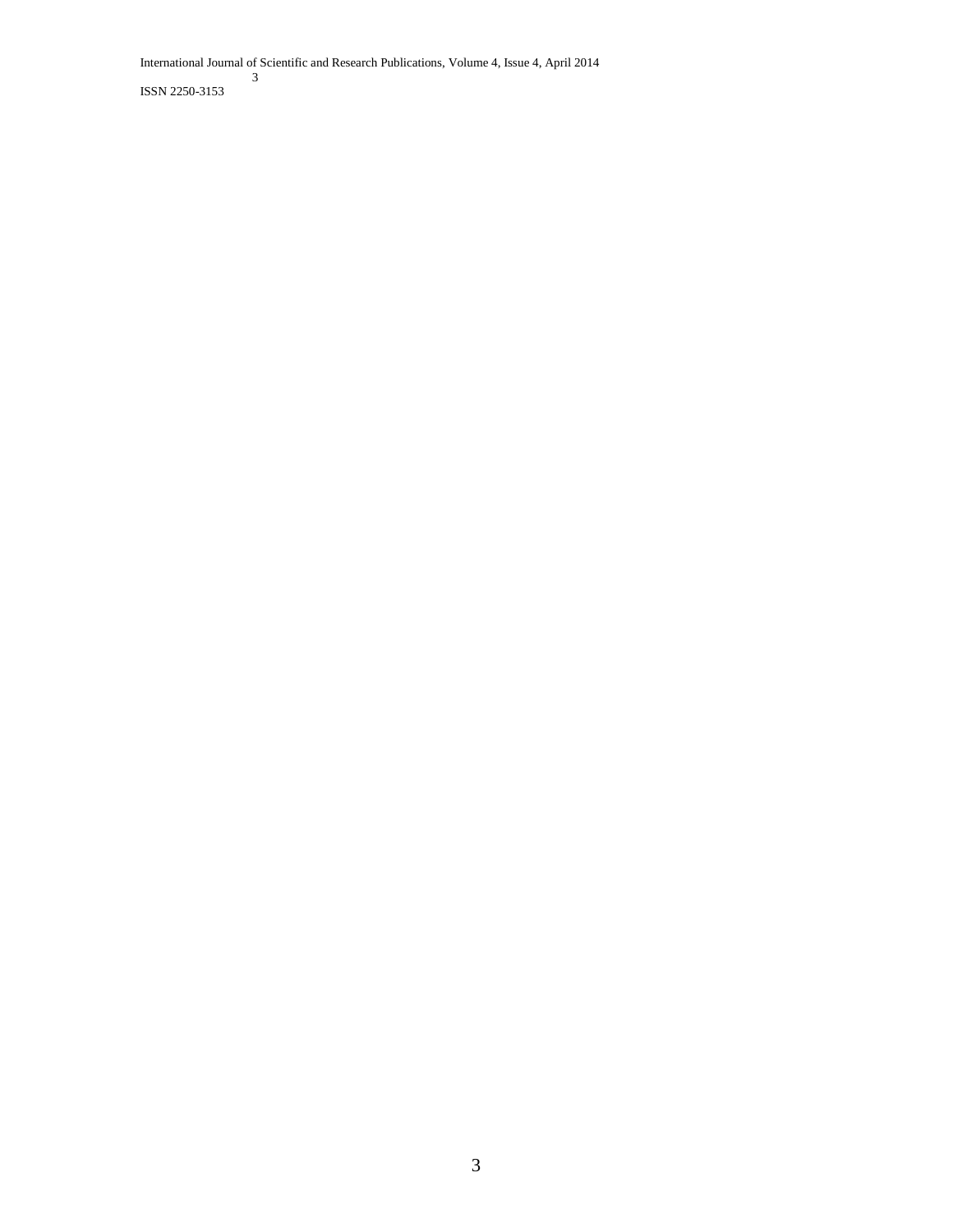| <b>Ranks</b><br><b>Scale</b> |             | $\mathbf I$<br>81 | $\mathbf{I}$<br>70 | III<br>63       | IV<br>57        | $\mathbf{V}$<br>52 | <b>VI</b><br>47 | <b>VII</b><br>42 | <b>VIII</b><br>36 | IX<br>29         | $\mathbf X$<br>18 | <b>Total</b>     | <b>Total</b><br><b>Score</b> | Mean<br><b>Score</b> | Rank           |
|------------------------------|-------------|-------------------|--------------------|-----------------|-----------------|--------------------|-----------------|------------------|-------------------|------------------|-------------------|------------------|------------------------------|----------------------|----------------|
| <b>Factors</b>               |             |                   |                    |                 |                 |                    |                 |                  |                   |                  |                   |                  |                              |                      |                |
| Repetitive<br>1.             | f           | 18                | 20                 | 17              | 19              | 22                 | 21              | 20               | 22                | 28               | 24                | 211              | 10619                        | 50.32                | 6              |
| prayer                       | $f_{X}$     | 1458              | 1400               | 1071            | 1083            | 1144               | 987             | 840              | 792               | 812              | 432               |                  |                              |                      |                |
| Listening to                 | f           | 17                | 19                 | 16              | 20              | 14                 | 25              | 26               | 27                | 23               | 24                | 211              | 9921                         | 47.01                | $\tau$         |
| music                        | fx          | 1377              | 1330               | 1008            | 1140            | 728                | 1175            | 1092             | 972               | 667              | 432               |                  |                              |                      |                |
| Yoga $\&$                    | $\mathbf f$ | 24                | 22                 | 23              | 25              | 21                 | 20              | 15               | 20                | 19               | $22\,$            | 211              | 10687                        | 50.64                | 5              |
| Meditation                   | fx          | 1944              | 1540               | 1449            | 1425            | 1092               | 940             | 630              | 720               | $\overline{551}$ | 396               |                  |                              |                      |                |
| Jogging                      | $\mathbf f$ | 13                | 18                 | 20              | 18              | 13                 | 27              | $\overline{25}$  | $\overline{24}$   | 27               | 26                | $\overline{211}$ | 9709                         | 46.01                | 8              |
|                              | fx          | 1053              | 1260               | 1260            | 1026            | 676                | 1269            | 1050             | 864               | 783              | 468               |                  |                              |                      |                |
| Spending time f              |             | 29                | 26                 | $\overline{27}$ | 24              | $\overline{25}$    | $\overline{23}$ | 19               | 13                | 11               | 14                | $\overline{211}$ | 11456                        | 54.29                |                |
| with family /<br>friends     | fx          | 2349              | 1820               | 1701            | 1368            | 1300               | 1081            | 798              | 468               | 319              | 252               |                  |                              |                      |                |
| Sleep $&$                    | $\mathbf f$ | 28                | 24                 | 25              | $\overline{22}$ | 26                 | 21              | 18               | 18                | 16               | 13                | $\overline{211}$ | 11218                        | 53.16                | $\overline{2}$ |
| relaxation                   | fx          | 2268              | 1680               | 1575            | 1254            | 1352               | 987             | 756              | 648               | 464              | 234               |                  |                              |                      |                |
| Outing / $Picnic$ f          |             | 15                | $\overline{17}$    | $\overline{18}$ | 16              | 20                 | $\overline{17}$ | $\overline{28}$  | $\overline{25}$   | 29               | 26                | 211              | 9675                         | 45.85                | 9              |
|                              | fx          | 1215              | 1190               | 1134            | 912             | 1040               | 799             | 1176             | $\overline{900}$  | 841              | 468               |                  |                              |                      |                |
| Social support               |             | 26                | $\overline{25}$    | 24              | $\overline{28}$ | $\overline{27}$    | 20              | 17               | 11                | $\overline{17}$  | 16                | $\overline{211}$ | 11199                        | 53.07                | 3              |
|                              | fx          | 2106              | 1750               | 1512            | 1596            | 1404               | 940             | 714              | 396               | 493              | 288               |                  |                              |                      |                |
| Reading/                     | $\mathbf f$ | 25                | 23                 | 26              | 21              | 24                 | 22              | 16               | 21                | 15               | 18                | 211              | 10991                        | 52.09                | $\overline{4}$ |
| Gardening                    | $f_{X}$     | 2025              | 1610               | 1690            | 1197            | 1248               | 1034            | 672              | 756               | 435              | $\overline{324}$  |                  |                              |                      |                |
| 10<br>Walking                | $\mathbf f$ | 16                | 17                 | 15              | 18              | 19                 | 15              | 27               | 30                | 26               | 28                | 211              | 9622                         | 45.60                | 10             |
| Outdoors                     | $f_{X}$     | 1296              | 1190               | 945             | 1026            | 988                | 705             | 1134             | 1080              | 754              | 504               |                  |                              |                      |                |
| Total                        | $\Sigma f$  | 211               | 211                | 211             | 211             | 211                | 211             | 211              | 211               | 211              | 211               |                  |                              |                      |                |

Note:  $x = Scale value$ ;  $f = Number of Respondents$ ;  $fx = Score$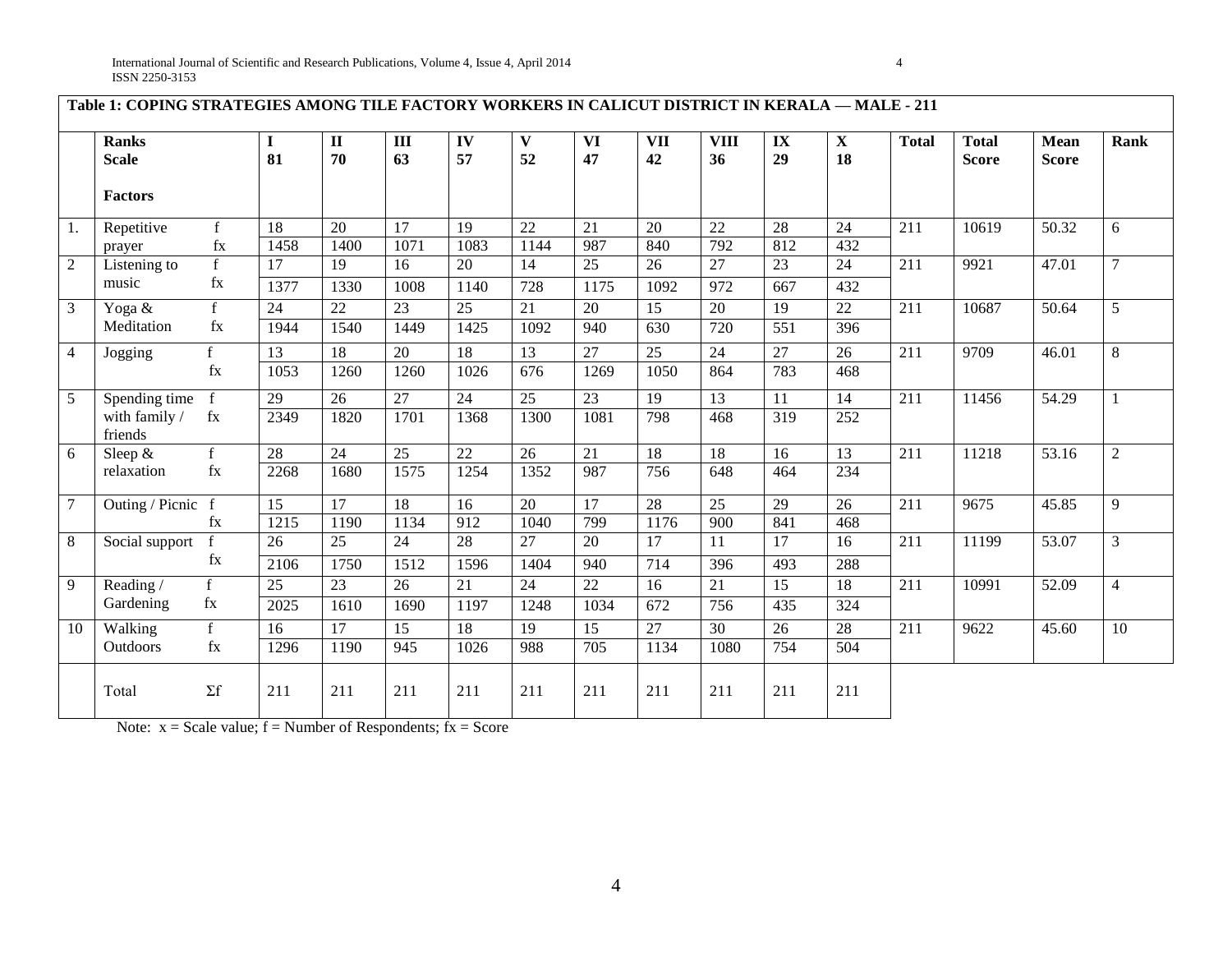## **Table 2: COPING STRATEGIES AMONG TILE FACTORY WORKERS IN CALICUT DISTRICT IN KERALA – FEMALE - 18**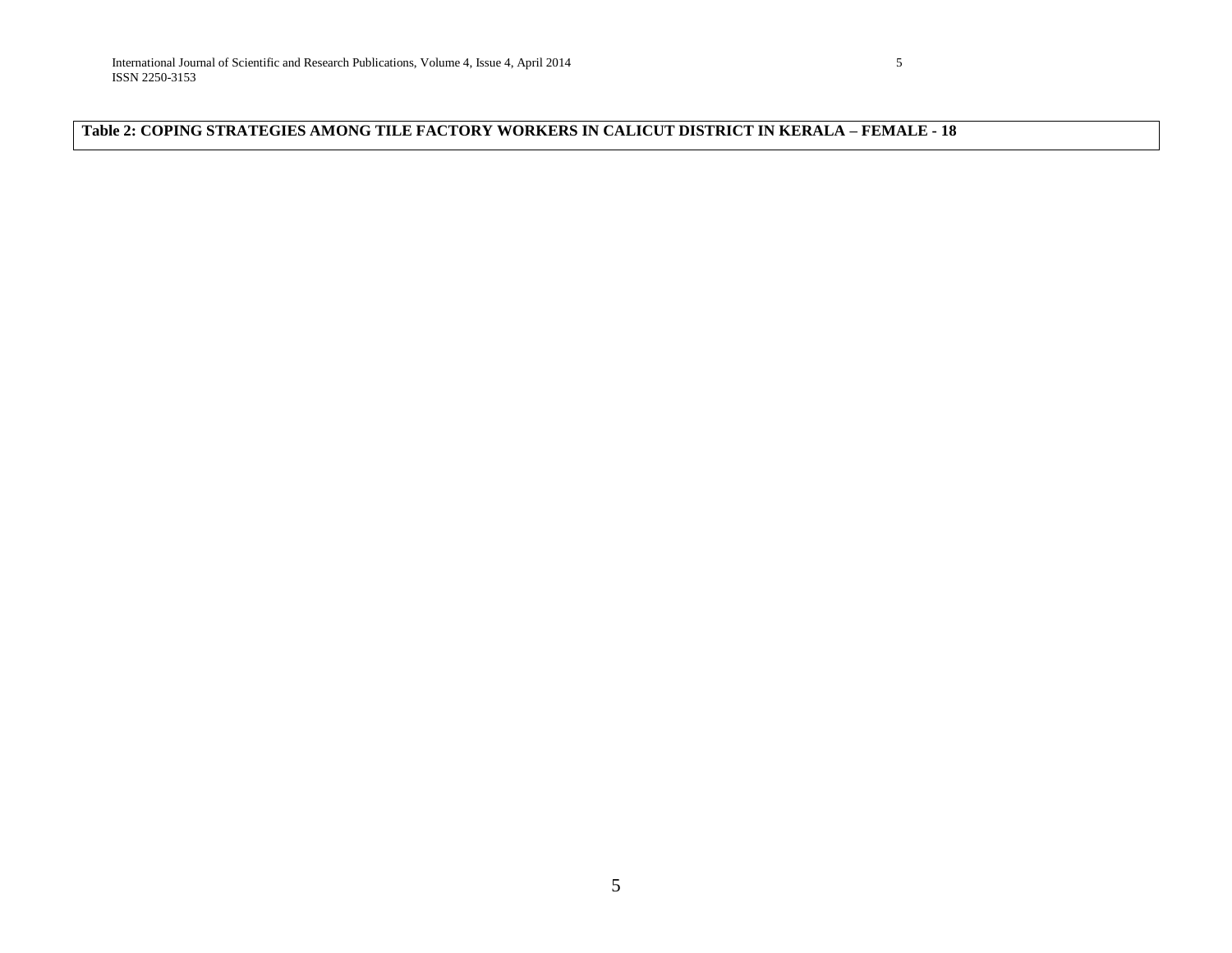International Journal of Scientific and Research Publications, Volume 4, Issue 4, April 2014 6 ISSN 2250-3153

|                | <b>Ranks</b><br><b>Scale</b>          |              | 1<br>81          | $\mathbf{I}$<br>70 | III<br>63       | IV<br>57        | V<br>52         | VI<br>47       | <b>VII</b><br>42 | <b>VIII</b><br>36 | IX<br>29       | $\mathbf X$<br>18 | <b>Total</b>    | <b>Total</b><br><b>Score</b> | <b>Mean</b><br><b>Score</b> | Rank           |
|----------------|---------------------------------------|--------------|------------------|--------------------|-----------------|-----------------|-----------------|----------------|------------------|-------------------|----------------|-------------------|-----------------|------------------------------|-----------------------------|----------------|
|                | <b>Factors</b>                        |              |                  |                    |                 |                 |                 |                |                  |                   |                |                   |                 |                              |                             |                |
| 1.             | Repetitive                            | $\mathbf f$  | 3                | $\sqrt{2}$         |                 | $\sqrt{2}$      | $\sqrt{2}$      | $\mathbf{1}$   |                  | $\overline{c}$    | 3              | $\mathbf{1}$      | 18              | 930                          | 51.66                       | $\overline{4}$ |
|                | prayer                                | $f_{X}$      | 243              | 140                | 63              | 114             | 105             | 47             | 42               | $\overline{72}$   | 87             | 18                |                 |                              |                             |                |
| $\overline{2}$ | Listening to<br>music                 | $\mathbf f$  | $\overline{2}$   |                    | $\overline{2}$  | $\overline{2}$  |                 | $\mathbf{1}$   | $\overline{3}$   | $\overline{2}$    | $\sqrt{2}$     | $\overline{2}$    | 18              | 863                          | 47.94                       | $\overline{7}$ |
|                |                                       | fx           | 162              | 70                 | 126             | 114             | 52              | 47             | 126              | 72                | 58             | 36                |                 |                              |                             |                |
| 3              | Yoga &                                | f            | $\overline{2}$   | $\overline{2}$     |                 | $\overline{2}$  |                 | $\overline{2}$ | 3                |                   |                | 3                 | 18              | 870                          | 48.33                       | 6              |
|                | Meditation                            | fx           | $\overline{162}$ | $\overline{140}$   | $\overline{63}$ | 114             | $\overline{52}$ | 94             | $\frac{126}{2}$  | $\overline{36}$   | 29             | $\overline{54}$   |                 |                              |                             |                |
| $\overline{4}$ | Jogging                               | $\mathbf f$  |                  |                    | $\mathbf{1}$    | $\overline{2}$  | $\overline{2}$  | $\mathbf{1}$   | $\overline{2}$   | $\overline{3}$    | 3              | $\overline{2}$    | $\overline{18}$ | 694                          | 38.55                       | 10             |
|                |                                       | $f_{X}$      | 81               | 70                 | 63              | 114             | 104             | 47             | 84               | 108               | 87             | $\overline{36}$   |                 |                              |                             |                |
| 5 <sup>5</sup> | Spending time                         | $\mathbf{f}$ | 3                | $\overline{2}$     | $\overline{3}$  |                 | 3               | $\overline{2}$ |                  |                   |                | $\mathbf{1}$      | $\overline{18}$ | 1004                         | 55.77                       | $\mathbf{1}$   |
|                | with family /<br>friends              | fx           | 243              | 140                | 189             | $\overline{57}$ | 156             | 94             | 42               | $\overline{36}$   | 29             | 18                |                 |                              |                             |                |
| 6              | Sleep &                               | f            | $\overline{2}$   | $\overline{3}$     | $\overline{2}$  | $\overline{3}$  | $\overline{2}$  | $\overline{2}$ | 1                |                   |                | $\mathbf{1}$      | 18              | 992                          | 55.11                       | $\overline{2}$ |
|                | relaxation                            | $\rm{fx}$    | 162              | 210                | 126             | 171             | 104             | 94             | 42               | $\overline{36}$   | 29             | 18                |                 |                              |                             |                |
| $\tau$         | Outing / $\overline{\text{Picnic}}$ f |              | $\overline{1}$   |                    |                 | $\overline{2}$  |                 | $\overline{2}$ | 2                | $\overline{2}$    | 3              | $\overline{3}$    | 18              | 771                          | 42.83                       | 9              |
|                |                                       | fx           | 81               | 70                 | 63              | 114             | 52              | 94             | 84               | $\overline{72}$   | 87             | 54                |                 |                              |                             |                |
| 8              | Social support                        |              | $\overline{2}$   | $\overline{2}$     | 3               | $\overline{2}$  |                 | $\overline{2}$ |                  | $\overline{2}$    | $\overline{2}$ | $\mathbf{1}$      | 18              | 941                          | 52.27                       | $\overline{3}$ |
|                |                                       | $f_{X}$      | 162              | 140                | 189             | 114             | 52              | 94             | 42               | 72                | 58             | 18                |                 |                              |                             |                |
| 9              | Reading /                             | $\mathbf f$  |                  | $\overline{2}$     | $\overline{2}$  | 1               | $\overline{2}$  | 3              | $\overline{3}$   | $\overline{2}$    |                | $\mathbf{1}$      | 18              | 894                          | 49.66                       | 5              |
|                | Gardening                             | $f_{X}$      | 81               | 140                | 126             | 57              | 104             | 141            | 126              | 72                | 29             | 18                |                 |                              |                             |                |
| 10             | Walking                               | $\mathbf f$  | $\overline{1}$   | $\overline{2}$     | $\overline{2}$  |                 | 3               | 2              |                  | $\overline{2}$    |                | 3                 | 18              | 851                          | 47.27                       | 8              |
|                | Outdoors                              | $\rm{fx}$    | 81               | 140                | 126             | 57              | 156             | 94             | 42               | 72                | 29             | 54                |                 |                              |                             |                |
|                | Total                                 | $\Sigma f$   | 18               | 18                 | 18              | 18              | 18              | 18             | 18               | 18                | 18             | 18                |                 |                              |                             |                |

Note:  $x =$  Scale value;  $f =$  Number of Respondents;  $fx =$  Score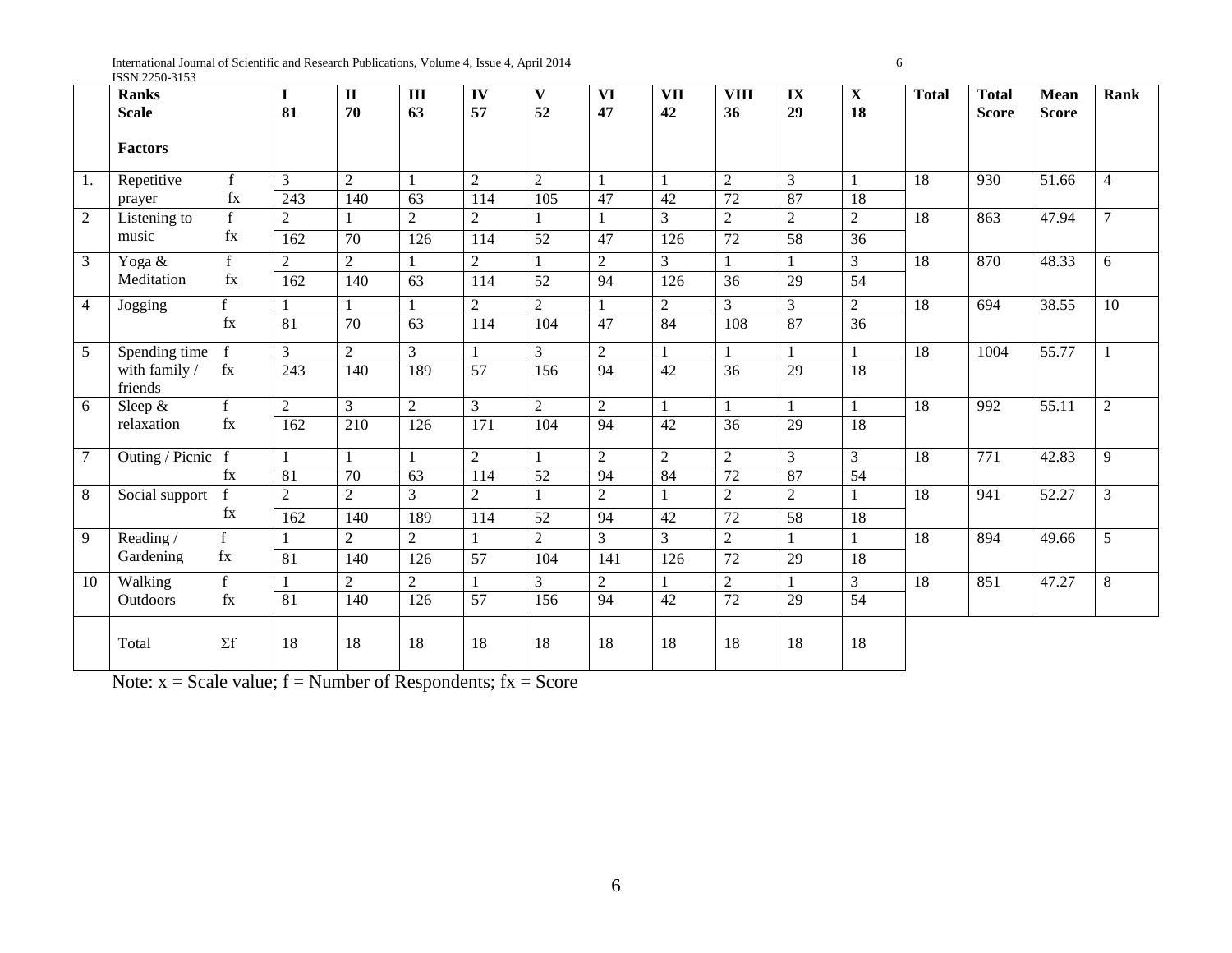## **HENRY GARRETT RANKING TECHNIQUE**

| SI<br>No.      | <b>STRATEGIES</b>                      | (Male workers)        | <b>CALICUT DISTRICT</b><br>Sample size $-211$ |                | <b>CALICUT DISTRICT</b><br>Sample size - 18<br>(Female workers) |                      |                |  |
|----------------|----------------------------------------|-----------------------|-----------------------------------------------|----------------|-----------------------------------------------------------------|----------------------|----------------|--|
|                |                                        | <b>Total</b><br>score | <b>Mean</b><br>score                          | Rank           | <b>Total</b><br>score                                           | <b>Mean</b><br>score | Rank           |  |
| $\mathbf{1}$   | Repetitive prayer                      | 10619                 | 50.32                                         | 6              | 930                                                             | 51.66                | $\overline{4}$ |  |
| $\overline{2}$ | Listening to music                     | 9921                  | 47.01                                         | $\overline{7}$ | 863                                                             | 47.94                | $\tau$         |  |
| $\overline{3}$ | Yoga and Meditation                    | 10687                 | 50.64                                         | $\overline{5}$ | 870                                                             | 48.33                | 6              |  |
| $\overline{4}$ | Jogging                                | 9709                  | 46.01                                         | 8              | 694                                                             | 38.55                | 10             |  |
| 5              | Spending time with family /<br>friends | 11456                 | 54.29                                         | $\mathbf{1}$   | 1004                                                            | 55.77                | $\mathbf{1}$   |  |
| 6              | Sleep and relaxation                   | 11218                 | 53.16                                         | $\overline{2}$ | 992                                                             | 55.11                | $\overline{2}$ |  |
| $\overline{7}$ | Outing / picnic                        | 9675                  | 45.85                                         | 9              | 771                                                             | 42.83                | 9              |  |
| 8              | Social support                         | 11199                 | 53.07                                         | $\overline{3}$ | 941                                                             | 52.27                | $\overline{3}$ |  |
| 9              | Reading / Gardening                    | 10991                 | 52.09                                         | $\overline{4}$ | 894                                                             | 49.66                | $\overline{5}$ |  |
| 10             | Walking outdoors                       | 9622                  | 45.6                                          | 10             | 851                                                             | 47.27                | 8              |  |

Given below is the calculation of Mann-Whitney U Test

 $\overline{\mathbf{1}}$ 

| <b>MANN WHITNEY U TEST</b>            |                     |                                         |  |  |  |  |  |  |
|---------------------------------------|---------------------|-----------------------------------------|--|--|--|--|--|--|
| <b>Factor</b>                         | <b>Ranking Male</b> | <b>Ranking Female</b>                   |  |  |  |  |  |  |
| 1                                     | 6                   | 4                                       |  |  |  |  |  |  |
| $\overline{c}$                        | 7                   | 7                                       |  |  |  |  |  |  |
| 3                                     | 5                   | 6                                       |  |  |  |  |  |  |
| $\overline{4}$                        | 8                   | 10                                      |  |  |  |  |  |  |
| 5                                     | 1                   | 1                                       |  |  |  |  |  |  |
| 6                                     | 2                   | 2                                       |  |  |  |  |  |  |
| $\overline{7}$                        | 9                   | 9                                       |  |  |  |  |  |  |
| 8                                     | 3                   | 3                                       |  |  |  |  |  |  |
| 9                                     | 4                   | 5                                       |  |  |  |  |  |  |
| 10                                    | 10                  | 8                                       |  |  |  |  |  |  |
| Males: $N = 10$<br>Mean Rank $= 5.25$ | 7                   | Females: $N = 10$<br>Mean Rank $= 5.25$ |  |  |  |  |  |  |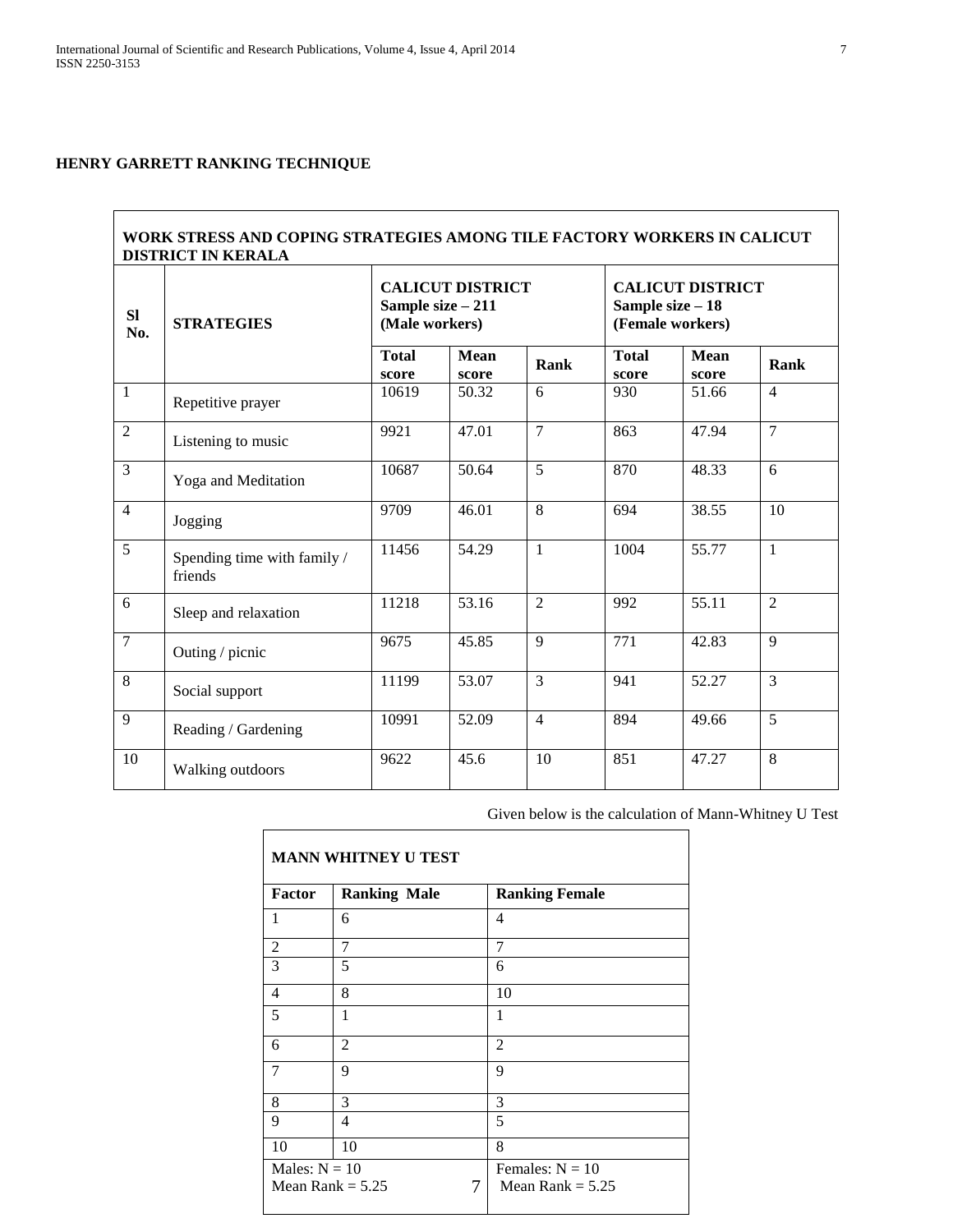**H0: There is no significant difference between the rankings of male and female tile factory workers with respect to coping strategies of work stress.**

 **H1: There is significant difference between the rankings of male and female tile factory workers with respect to coping strategies of work stress.** 

U= 50 and p value at 5% level of significance was found to be 0.9697

As p value is greater than 0.05 at 5% level of significance, we accept the  $H_0$ .

## V. FINDINGS OF THE STUDY

A descriptive study was conducted on coping strategies among tile factory workers in Calicut district in Kerala. Out of the 229 samples 211 male workers and 18 female workers were selected from 3 tile factories in Calicut district. In the pilot study, factors like Repetitive prayer, listening to music, Yoga & meditation, Jogging, Spending time with family / friends, Sleep and relaxation, Outing / picnic, Social support, Reading / Gardening and walking outdoors have been given in the Interview schedule.

The male and female respondents were instructed to rank the coping strategies adopted to tackle work stress by giving rank 1 to the most important strategy, rank 2 the second strategy and so on. Based on the ranks assigned, the order of importance is identified. To find the most significant strategy, Henry Garrett Ranking Technique is employed. It is calculated as percentage score and the scale value is obtained by employing the scale conversion table given by Henry Garrett.

The Percentage Score is calculated as Percentage Score  $= 100(Ri-0.5)$ Nj

Where, Rij is Rank given for ith item jth individual Nj is Number of items ranked by jth individual

The percentage score for each rank from 1 to 10 are calculated. The percentage score thus obtained for all the ten ranks are converted into scale values using Scale Conversion Table given by Henry Garrett. The scale values for ranks  $1 - 10$ are: 81, 70, 63, 57, 52, 47, 42, 36, 29 and 18 respectively. The score value (fx) is calculated for each strategy by multiplying the number of respondents (f) with respective scale values (x). The total scores are found by adding the score values (fx) of each rank for every strategy. The mean score is then calculated to know the order of preference given by the respondents to the strategies. Based on the mean score, the overall ranks are assigned for each strategy. The ranking analysis of the factors coping strategies of work stress among workers in tile factories in Calicut district in Kerala are shown in Henry Garrett's ranking, Table 1 & 2.

 **Table 1 (Male workers):** It is clear that male workers are given more importance to the factor that Rank (1) spending time with family / friends (54.29), Rank (2) sleep and relaxation (53.16), Rank (3) social support (53.07), Rank (4) reading / gardening (52.09), Rank (5) yoga and meditation (50.64), Rank (6) repetitive prayer (50.32), Rank (7) listening music (47.01), Rank (8) jogging (46.01), Rank (9) outing / picnic (45.85), Rank (10) walking outdoors (45.6).

 **Table 2 (Female workers):** It is clear that female workers are given more importance to the factor that Rank (1) spending time with family / friends (55.77), Rank (2) sleep and relaxation (55.11), Rank (3), social support (52.27), Rank (4) repetitive prayer (51.66), Rank (5) reading / gardening (49.66), Rank (6) yoga & meditation (48.33), Rank (7) listening music (47.94), Rank (8) walking outdoors (47.27), Rank (9) outing / picnic (42.83), Rank (10) jogging (38.55).

 **Ranking male and female Mann – Whitney U Test (Past 3.01 – University of Oslo & SPSS 20)** was used. Male -  $N = 10$ , Mean Rank =  $5.25$ ,  $u = 50$ ,  $p = 0.9697$  and Female N = 10 Mean Rank = 5.25, Accept Null hypothesis. As per the 'p' value > 0.05 at 5 % level of significance Null hypothesis is accepted

#### VI. SUGGESTIONS

#### **Strategies for combating work stress:**

The prevention and reduction of stress requires organizational level interventions, because it is the organization that creates the stress. It is important to note stress reduction approaches that concentrate on changing the individual without changing the sources of stress are of limited effectiveness and may be counter productive by masking these sources. An approach that is limited to helping those already experiencing stress is analogous to administering sticking plaster on wounds, rather than dealing with the causes of the damage. The primary aim of the individual approach should be to develop people's skills and confidence to change their situations, not to help them to adapt and accept a stressful situation.

#### **Organizational intervention strategies**

- $\triangleright$  Working conditions are adapted to people's differing physical and mental aptitudes.
- $\triangleright$  Workers are given the opportunity to participate in the design of his / her own work situation, and in the process of change and development affecting his or her work.
- Closely controlled or restricted work is avoided or limited.
- $\triangleright$  Work should provide opportunities for variety, social contact and co-operation as well as coherence between different working operations.
- Working conditions should provide opportunities for personal and vocational development as well as for self determination and professional responsibility.
- > Technology, work organization and job content are designed so that the employee is not exposed to physical or mental strains that may lead to illness or accidents. Forms of remuneration and the distribution of working hours are taken into account.
- $\triangleright$  Ensure ergonomic improvements in the workplace.
- $\triangleright$  Assessing the risk of stress within the workplace must take into account the likelihood and the extent of ill health which could occur as a result of exposure to